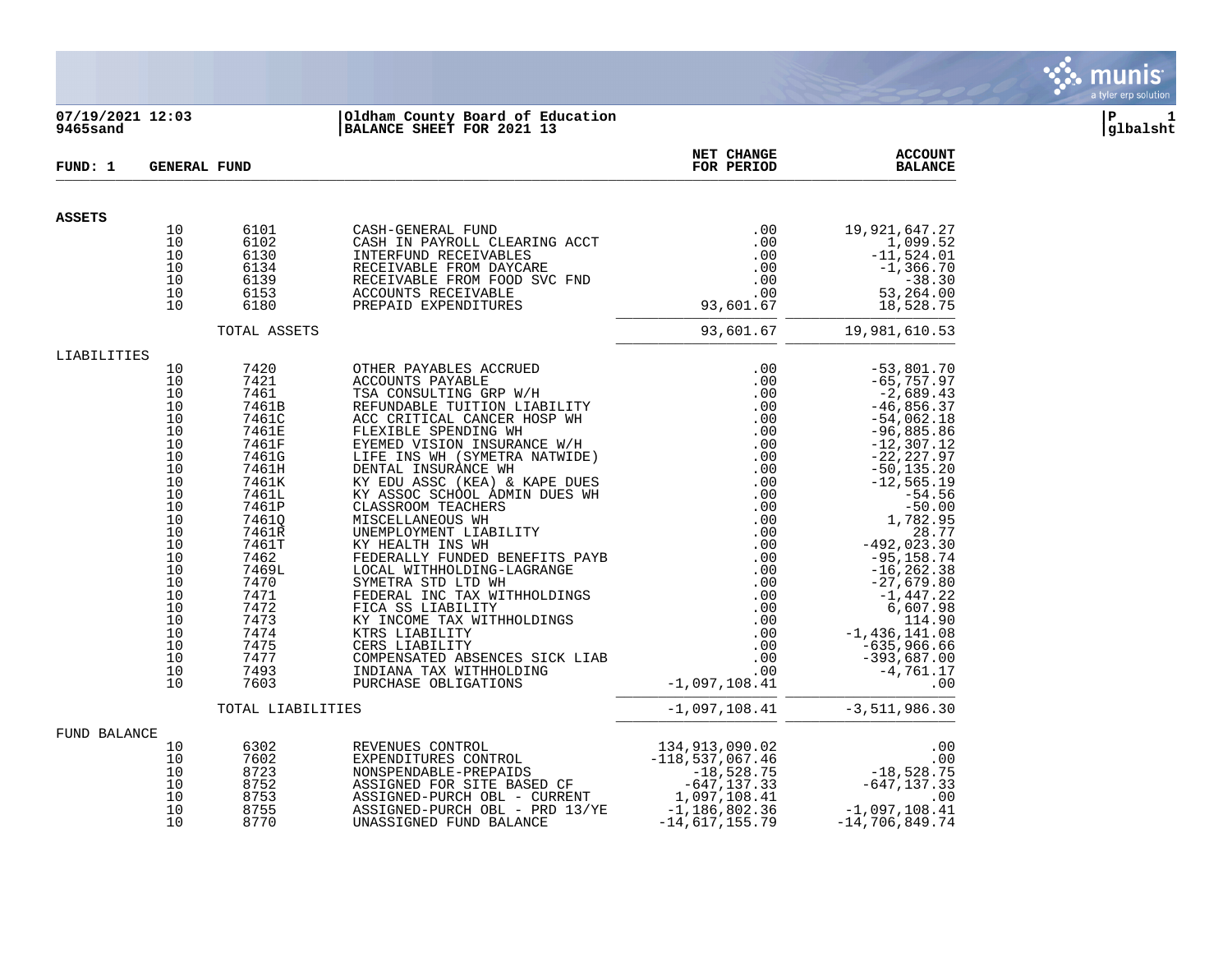

| 07/19/2021 12:03<br>9465sand |                                  | Oldham County Board of Education<br>BALANCE SHEET FOR 2021 13 |                                 |                                  | 2<br>lΡ<br>glbalsht |
|------------------------------|----------------------------------|---------------------------------------------------------------|---------------------------------|----------------------------------|---------------------|
| FUND: 1                      | GENERAL FUND                     |                                                               | <b>NET CHANGE</b><br>FOR PERIOD | <b>ACCOUNT</b><br><b>BALANCE</b> |                     |
| <b>FUND BALANCE</b>          |                                  |                                                               |                                 |                                  |                     |
|                              | TOTAL FUND BALANCE               |                                                               | 1,003,506.74                    | $-16, 469, 624.23$               |                     |
|                              | TOTAL LIABILITIES + FUND BALANCE |                                                               | $-93,601.67$                    | $-19,981,610.53$                 |                     |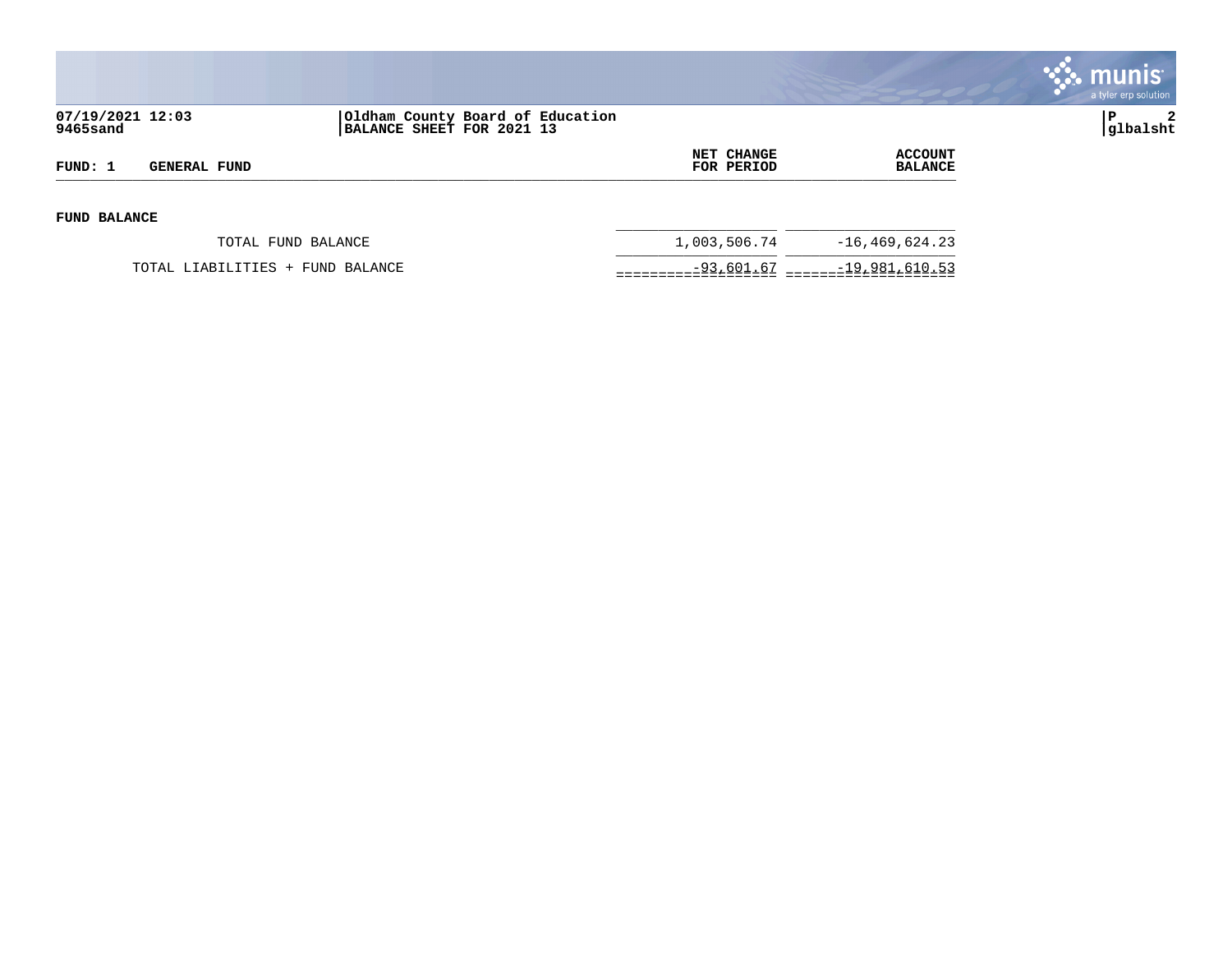

# **07/19/2021 12:03 |Oldham County Board of Education |P 3 9465sand |BALANCE SHEET FOR 2021 13 |glbalsht**

| FUND: 2       |                      | SPECIAL REVENUE                  |                                                                                                           | NET CHANGE<br>FOR PERIOD           | <b>ACCOUNT</b><br><b>BALANCE</b>                      |
|---------------|----------------------|----------------------------------|-----------------------------------------------------------------------------------------------------------|------------------------------------|-------------------------------------------------------|
| <b>ASSETS</b> |                      |                                  |                                                                                                           |                                    |                                                       |
|               | 20<br>20<br>20<br>20 | 6101<br>6130<br>6150<br>6154     | CASH-SPECIAL REVENUE/GRANTS<br>INTERFUND RECEIVABLES<br>OTHER RECEIVABLES<br>Intergovrnmntl Recvble-State | .00<br>.00<br>.00<br>403,825.04    | $-414, 400.47$<br>11,750.90<br>1,000.00<br>403,825.04 |
|               |                      | TOTAL ASSETS                     |                                                                                                           | 403,825.04                         | 2,175.47                                              |
| LIABILITIES   | 20<br>20             | 7421<br>7481                     | ACCOUNTS PAYABLE<br>ADVANCES FROM GRANTORS/OTHERS                                                         | .00<br>.00                         | $-3, 175.47$<br>1,000.00                              |
|               |                      | TOTAL LIABILITIES                |                                                                                                           | .00                                | $-2, 175.47$                                          |
| FUND BALANCE  | 20<br>20             | 6302<br>7602                     | REVENUES CONTROL<br>EXPENDITURES CONTROL                                                                  | 9,803,080.48<br>$-10, 206, 905.52$ | .00<br>.00                                            |
|               |                      | TOTAL FUND BALANCE               |                                                                                                           | $-403,825.04$                      | .00                                                   |
|               |                      | TOTAL LIABILITIES + FUND BALANCE |                                                                                                           | $-403,825.04$                      | $-2, 175.47$                                          |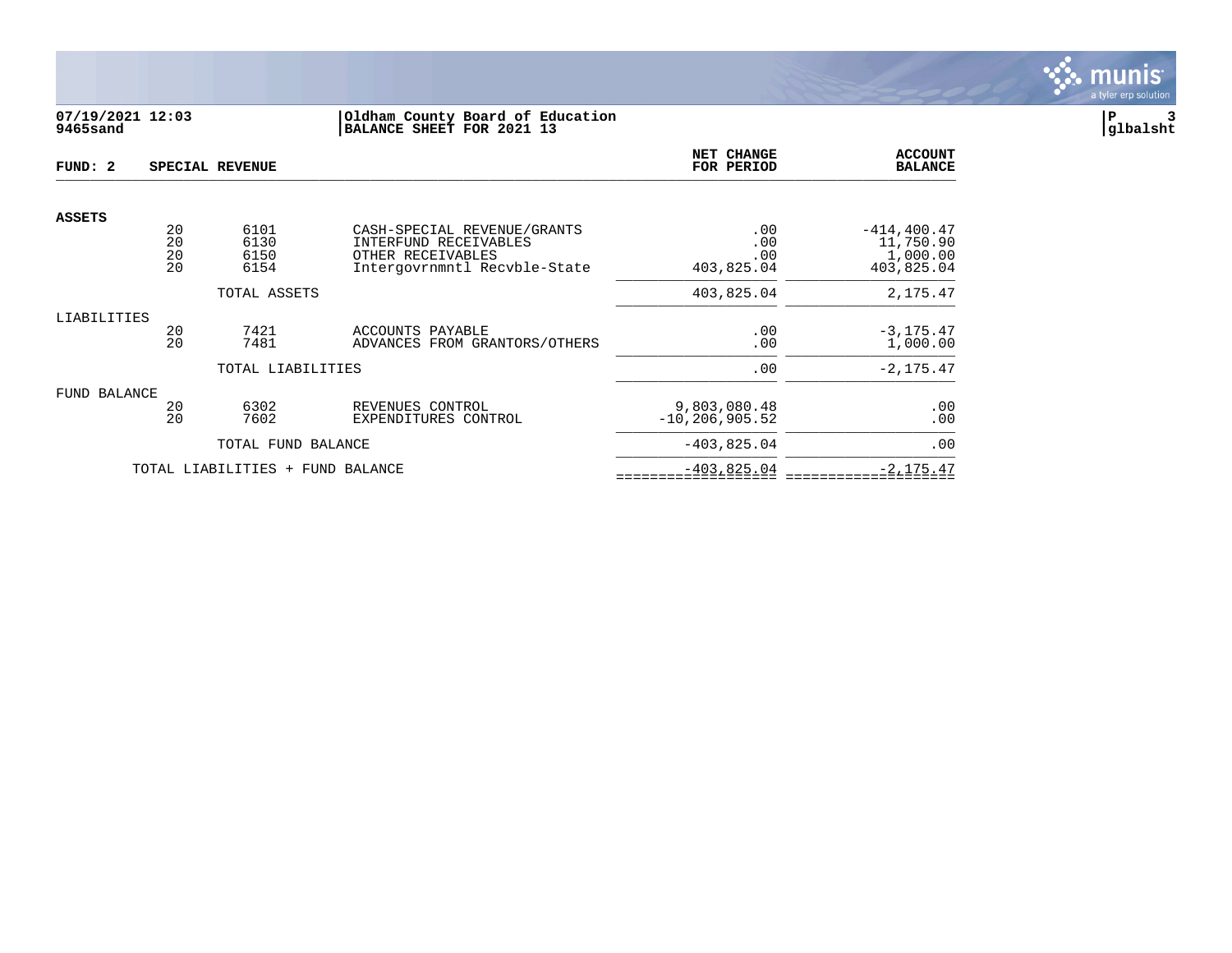

# **07/19/2021 12:03 |Oldham County Board of Education |P 4 9465sand |BALANCE SHEET FOR 2021 13 |glbalsht**

| FUND: 21     |                | DISTRICT ACTIVITY FUND 21 AY     |                                                              | NET CHANGE<br>FOR PERIOD             | <b>ACCOUNT</b><br><b>BALANCE</b> |
|--------------|----------------|----------------------------------|--------------------------------------------------------------|--------------------------------------|----------------------------------|
| ASSETS       | 21             | 6101                             | CASH-GENERAL FUND                                            | .00                                  | 4,971.25                         |
|              |                | TOTAL ASSETS                     |                                                              | .00                                  | 4,971.25                         |
| FUND BALANCE | 21<br>21<br>21 | 6302<br>7602<br>8737             | REVENUES CONTROL<br>EXPENDITURES CONTROL<br>RESTRICTED OTHER | 5,251.25<br>$-280.00$<br>$-4,971.25$ | .00<br>.00<br>$-4,971.25$        |
|              |                | TOTAL FUND BALANCE               |                                                              | .00                                  | $-4,971.25$                      |
|              |                | TOTAL LIABILITIES + FUND BALANCE |                                                              | .00                                  | $-4,971.25$                      |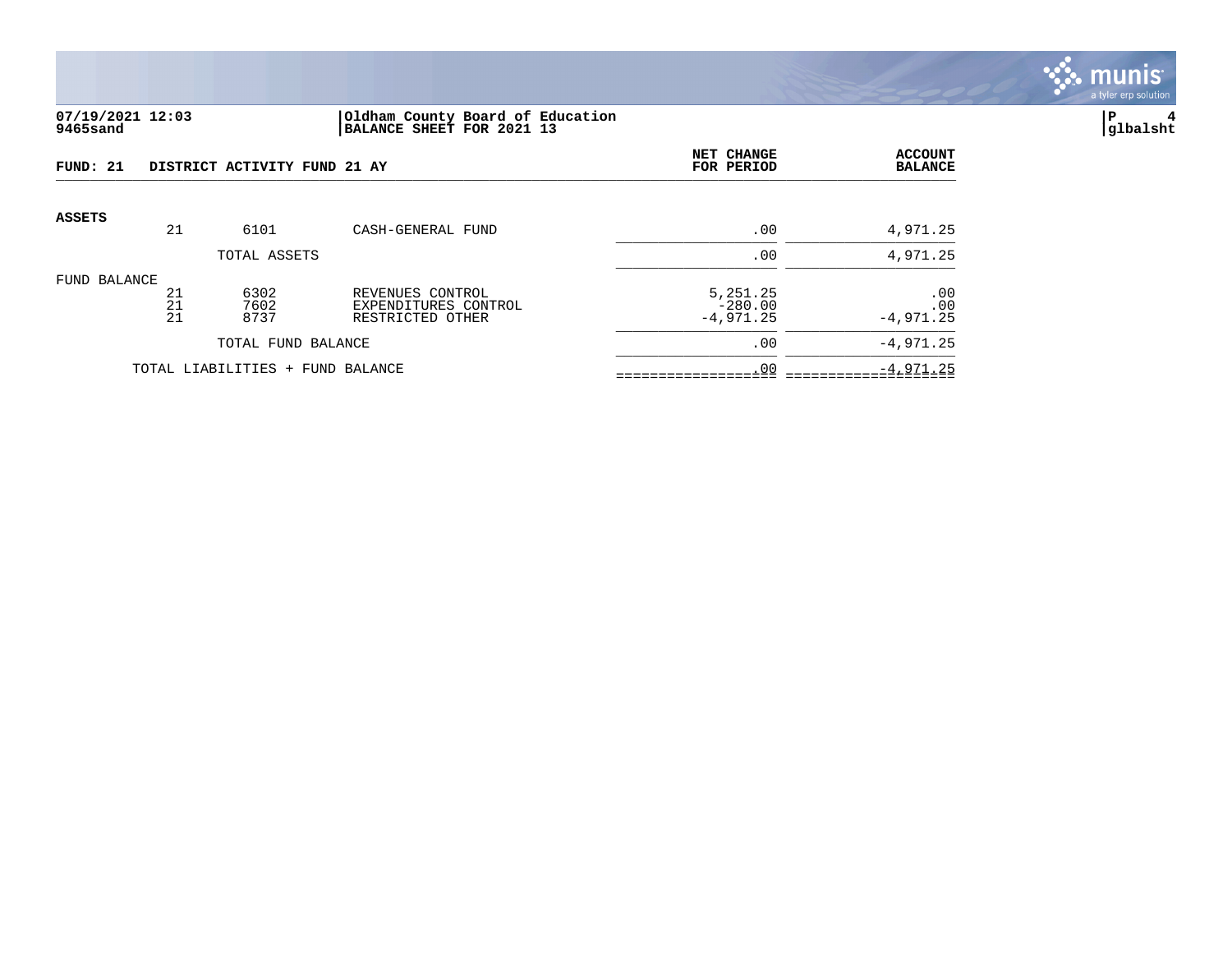

#### **07/19/2021 12:03 |Oldham County Board of Education |P 5 9465sand |BALANCE SHEET FOR 2021 13 |glbalsht**

| -22<br>FUND:  |                            | DISTRICT ACTIVITY FUND 22 MY         |                                                                                                                             | NET CHANGE<br>FOR PERIOD                                             | <b>ACCOUNT</b><br><b>BALANCE</b>                  |
|---------------|----------------------------|--------------------------------------|-----------------------------------------------------------------------------------------------------------------------------|----------------------------------------------------------------------|---------------------------------------------------|
| <b>ASSETS</b> | 22                         | 6101                                 | CASH-DISTRICT ACTIVITY                                                                                                      | .00                                                                  | 2,043,935.43                                      |
|               |                            | TOTAL ASSETS                         |                                                                                                                             | .00                                                                  | 2,043,935.43                                      |
| LIABILITIES   | 22                         | 7421                                 | ACCOUNTS PAYABLE                                                                                                            | .00                                                                  | $-2,075.74$                                       |
|               |                            | TOTAL LIABILITIES                    |                                                                                                                             | .00                                                                  | $-2,075.74$                                       |
| FUND BALANCE  | 22<br>22<br>22<br>22<br>22 | 6302<br>7602<br>8737<br>8755<br>8770 | REVENUES CONTROL<br>EXPENDITURES CONTROL<br>RESTRICTED - OTHER<br>ASSIGNED-PURCH OBL - PRD 13/YE<br>UNASSIGNED FUND BALANCE | 2,879,341.25<br>$-2,676,875.27$<br>$-226,659.98$<br>.00<br>24,194.00 | .00<br>.00<br>$-2,071,030.60$<br>29,170.91<br>.00 |
|               |                            | TOTAL FUND BALANCE                   |                                                                                                                             | .00                                                                  | $-2,041,859.69$                                   |
|               |                            | TOTAL LIABILITIES + FUND BALANCE     |                                                                                                                             | .00                                                                  | $-2,043,935.43$                                   |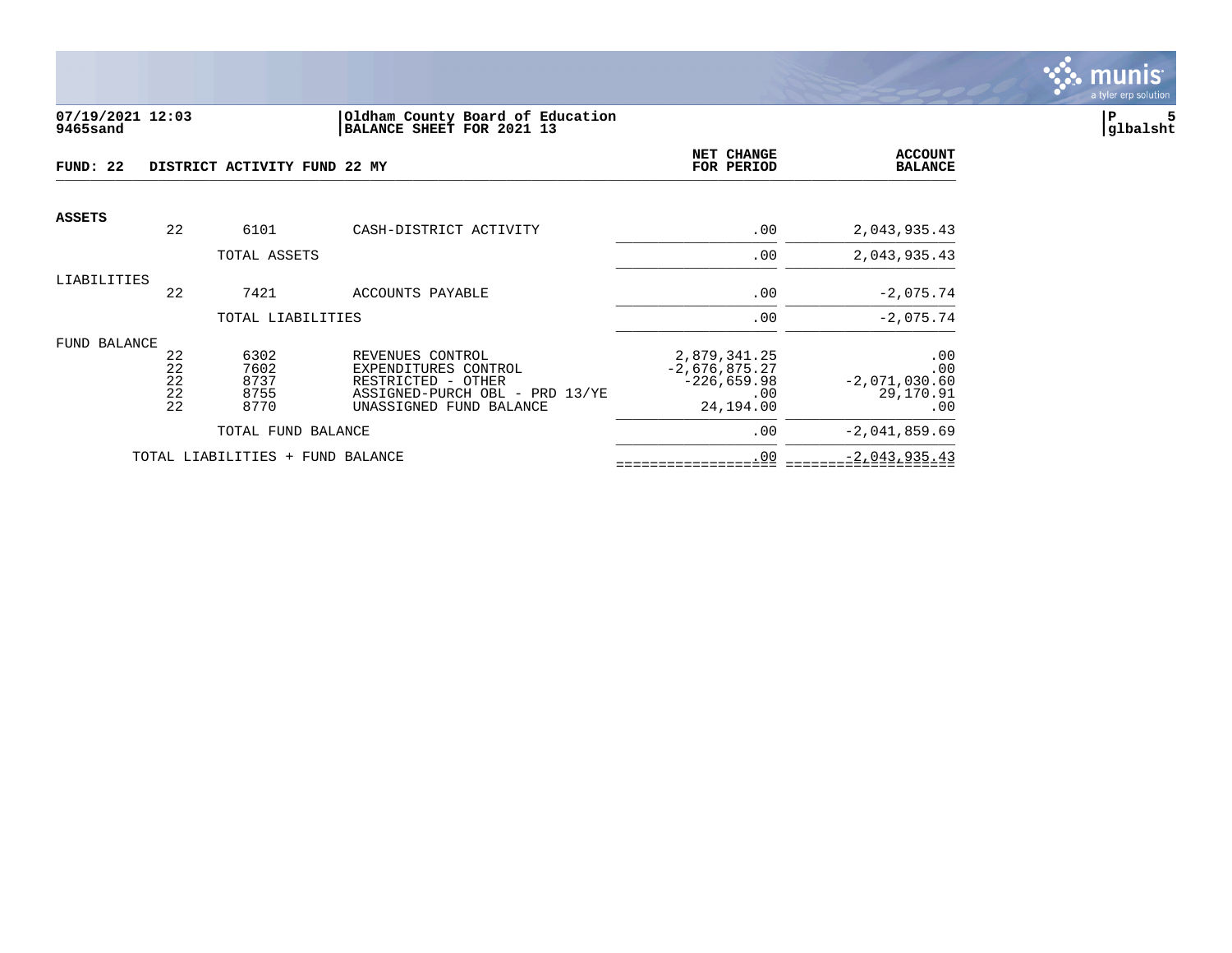

### **07/19/2021 12:03 |Oldham County Board of Education |P 6 9465sand |BALANCE SHEET FOR 2021 13 |glbalsht**

| FUND: 25      |          | SCHOOL ACTIVITY FUND 25          |                                      | NET CHANGE<br>FOR PERIOD     | <b>ACCOUNT</b><br><b>BALANCE</b> |
|---------------|----------|----------------------------------|--------------------------------------|------------------------------|----------------------------------|
| <b>ASSETS</b> | 25<br>25 | 6106<br>6153                     | CASH - OTHER<br>ACCOUNTS RECEIVABLE  | .00<br>.00                   | 944,660.52<br>43,704.05          |
|               |          | TOTAL ASSETS                     |                                      | .00                          | 988,364.57                       |
| LIABILITIES   | 25       | 7420                             | OTHER PAYABLES ACCRUED               | .00                          | $-33,845.16$                     |
|               |          | TOTAL LIABILITIES                |                                      | .00                          | $-33,845.16$                     |
| FUND BALANCE  | 25<br>25 | 6302<br>8737                     | REVENUES CONTROL<br>RESTRICTED OTHER | 954,519.19<br>$-954, 519.19$ | .00<br>$-954, 519.41$            |
|               |          | TOTAL FUND BALANCE               |                                      | .00                          | $-954, 519.41$                   |
|               |          | TOTAL LIABILITIES + FUND BALANCE |                                      | .00                          | $-988, 364.57$                   |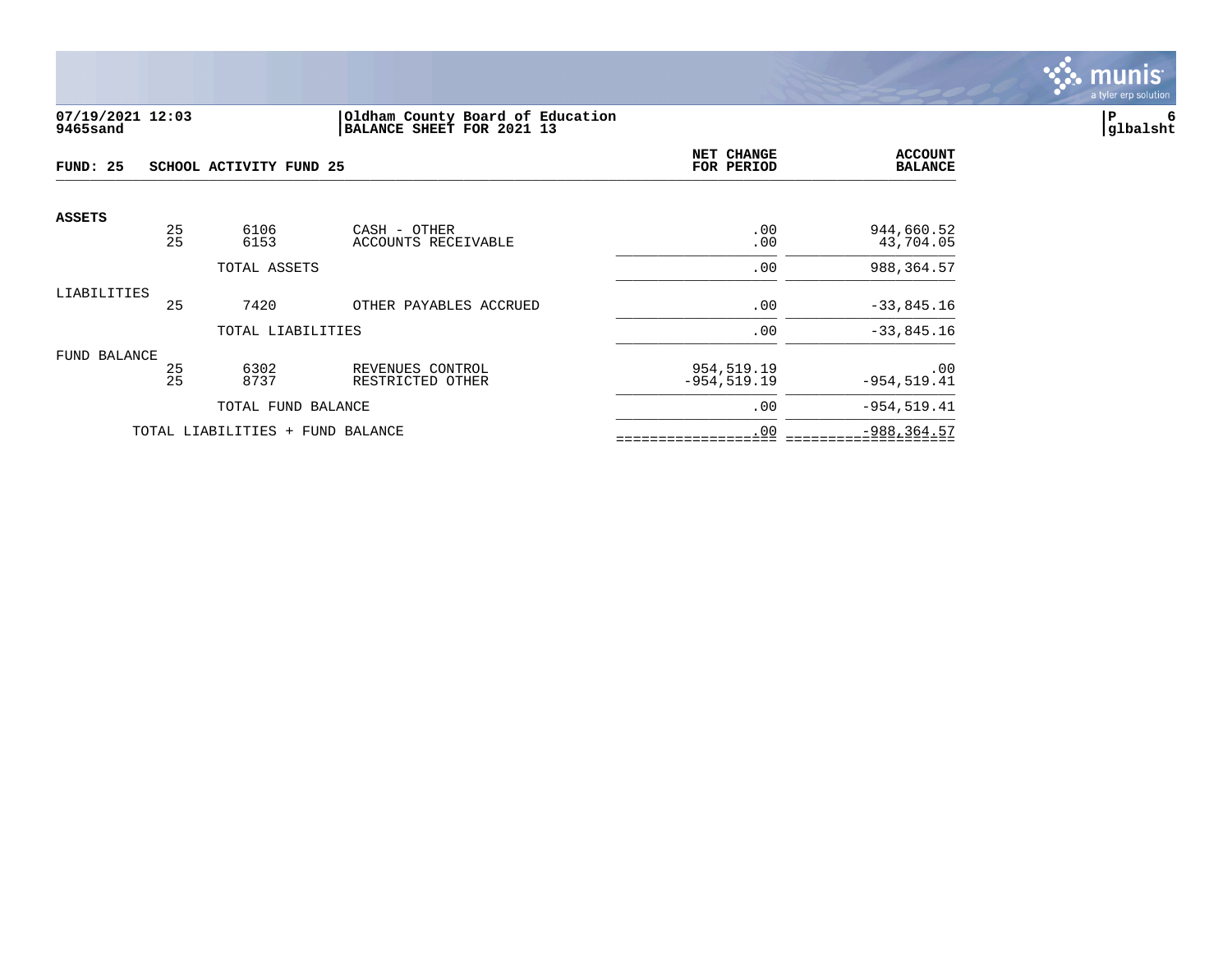

## **07/19/2021 12:03 |Oldham County Board of Education |P 7 9465sand |BALANCE SHEET FOR 2021 13 |glbalsht**

| FUND: 310       |                            | CAPITAL OUTLAY FUND                  |                                                                                                                                  | NET CHANGE<br>FOR PERIOD                                                              | <b>ACCOUNT</b><br><b>BALANCE</b>                          |
|-----------------|----------------------------|--------------------------------------|----------------------------------------------------------------------------------------------------------------------------------|---------------------------------------------------------------------------------------|-----------------------------------------------------------|
| <b>ASSETS</b>   | 31                         | 6101                                 | CASH IN BANK-CAPITAL OUTLAY                                                                                                      | .00                                                                                   | 4,329,048.00                                              |
|                 |                            | TOTAL ASSETS                         |                                                                                                                                  | .00                                                                                   | 4,329,048.00                                              |
| BALANCE<br>FUND | 31<br>31<br>31<br>31<br>31 | 6302<br>7602<br>8734<br>8737<br>8738 | REVENUES CONTROL<br>EXPENDITURES CONTROL<br>RESTRICTED-SFCC ESCROW-PRIOR<br>RESTRICTED - OTHER<br>RESTRICTED SFCC ESCROW CURRENT | 6,609,190.89<br>$-375,750.00$<br>$-2, 344, 323.00$<br>$-4, 248, 715.89$<br>359,598.00 | .00<br>.00<br>$-2, 344, 323.00$<br>.00<br>$-1,984,725.00$ |
|                 |                            | TOTAL FUND BALANCE                   |                                                                                                                                  | .00                                                                                   | $-4,329,048.00$                                           |
|                 |                            | TOTAL LIABILITIES + FUND BALANCE     |                                                                                                                                  | .00                                                                                   | $-4,329,048.00$                                           |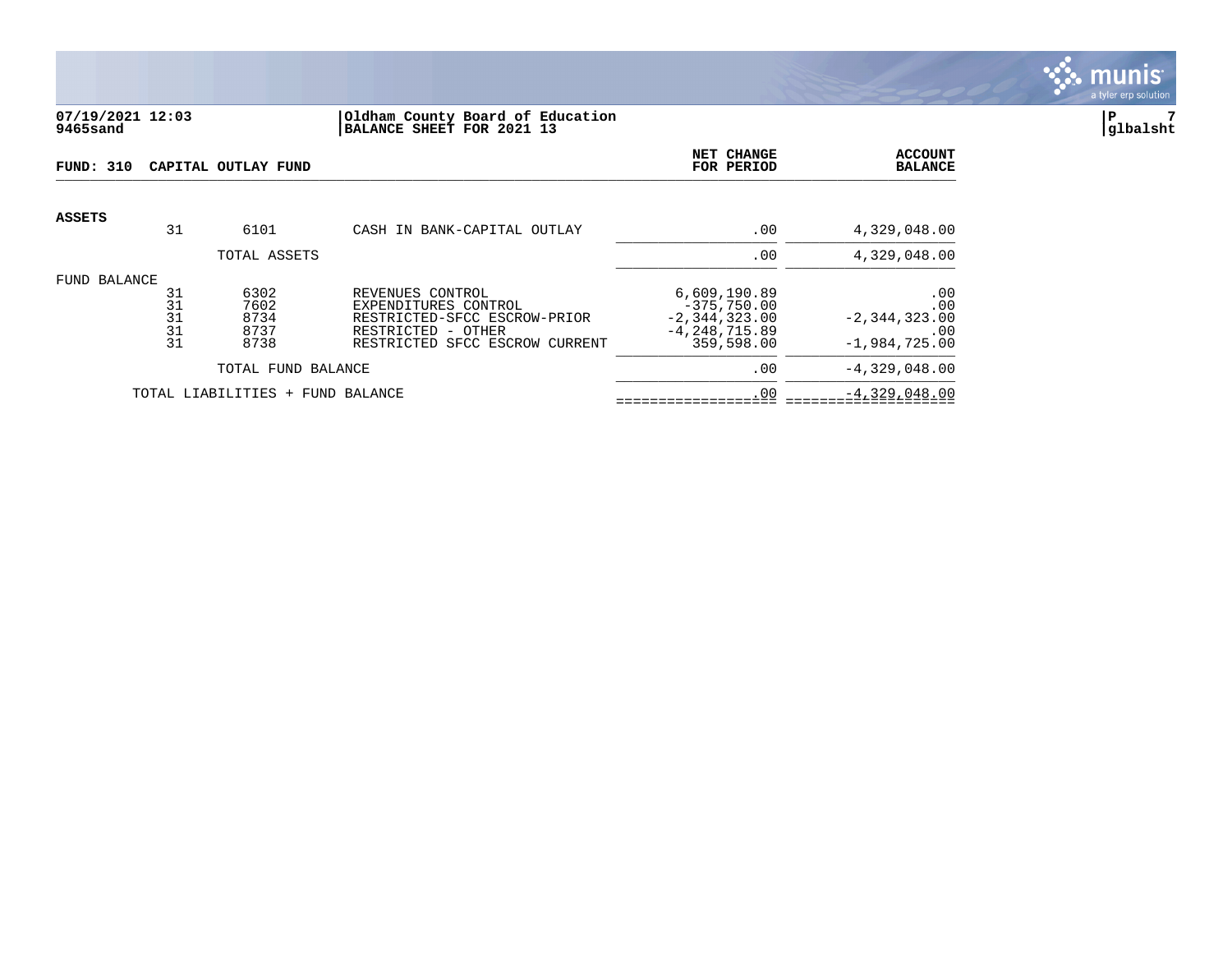

#### **07/19/2021 12:03 |Oldham County Board of Education |P 8 9465sand |BALANCE SHEET FOR 2021 13 |glbalsht**

| FUND: 320     |                                  | BLDING FUND (5CNT LEVY-DT SVC)               | NET CHANGE<br>FOR PERIOD                                                                                                                                          | <b>ACCOUNT</b><br><b>BALANCE</b>                                                                  |                                                                       |
|---------------|----------------------------------|----------------------------------------------|-------------------------------------------------------------------------------------------------------------------------------------------------------------------|---------------------------------------------------------------------------------------------------|-----------------------------------------------------------------------|
| <b>ASSETS</b> | 32                               | 6101                                         | CASH-SPECIAL VOTED BLDG FUND                                                                                                                                      | .00                                                                                               | 10,304,710.64                                                         |
|               |                                  | TOTAL ASSETS                                 |                                                                                                                                                                   | .00                                                                                               | 10,304,710.64                                                         |
| FUND BALANCE  | 32<br>32<br>32<br>32<br>32<br>32 | 6302<br>7602<br>8734<br>8735<br>8737<br>8738 | REVENUES CONTROL<br>EXPENDITURES CONTROL<br>RESTRICTED-SFCC ESCROW-PRIOR<br>RESTRICTED-FUTURE CONSTR BG-1<br>RESTRICTED - OTHER<br>RESTRICTED SFCC ESCROW CURRENT | 32, 364, 169.61<br>$-14,792,143.86$<br>$-6,659,280.44$<br>.00<br>$-12,080,130.08$<br>1,167,384.77 | .00<br>.00<br>$-5,025,773.55$<br>212,958.58<br>.00<br>$-5,491,895.67$ |
|               |                                  | TOTAL FUND BALANCE                           |                                                                                                                                                                   | .00                                                                                               | $-10, 304, 710.64$                                                    |
|               |                                  | TOTAL LIABILITIES +                          | FUND BALANCE                                                                                                                                                      | .00                                                                                               | $-10, 304, 710.64$                                                    |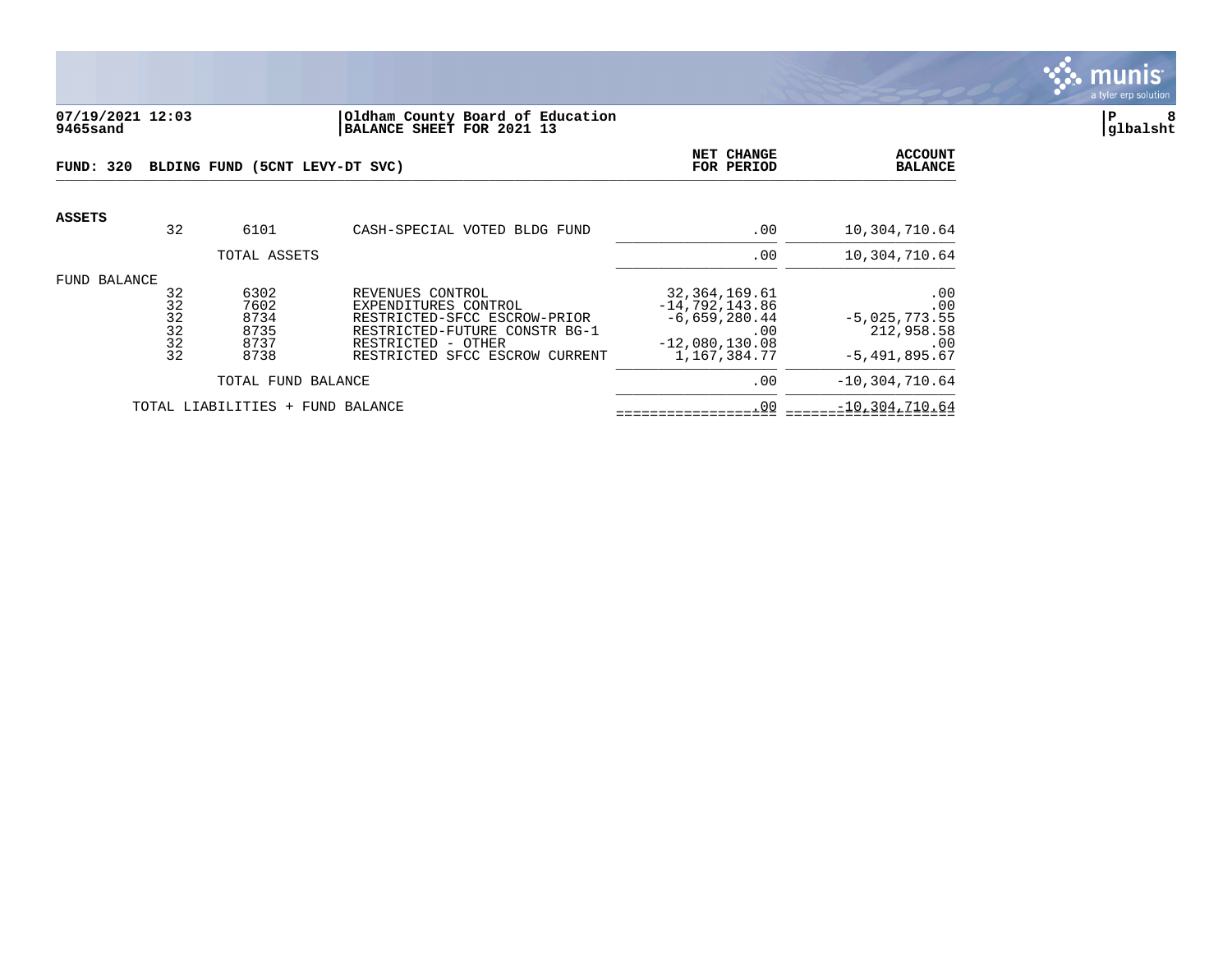

## **07/19/2021 12:03 |Oldham County Board of Education |P 9 9465sand |BALANCE SHEET FOR 2021 13 |glbalsht**

| <b>FUND: 360</b>    |                            | <b>CONSTRUCTION FUND</b>                 |                                                                                                                                              | <b>NET CHANGE</b><br>FOR PERIOD                                                 | <b>ACCOUNT</b><br><b>BALANCE</b>                                               |
|---------------------|----------------------------|------------------------------------------|----------------------------------------------------------------------------------------------------------------------------------------------|---------------------------------------------------------------------------------|--------------------------------------------------------------------------------|
| <b>ASSETS</b>       |                            |                                          |                                                                                                                                              |                                                                                 |                                                                                |
|                     | 36<br>36<br>36<br>36<br>36 | 6101<br>6101J<br>6101M<br>6101N<br>6101P | CASH IN BANK-CONSTRUCTION FUND<br>CASH-OCMS RENOV FY13<br>CASH - SOMS RENOVATION<br>CASH-NEXT GEN H.S.<br>CASH - CAMDEN ES RENOVATION        | .00<br>.00<br>.00<br>.00<br>.00                                                 | $-2, 185, 173.53$<br>98,944.08<br>734,122.90<br>1, 117, 649.56<br>1,612,378.57 |
|                     |                            | TOTAL ASSETS                             |                                                                                                                                              | .00                                                                             | 1,377,921.58                                                                   |
| LIABILITIES         | 36<br>36<br>36             | 7420<br>7421<br>7603                     | OTHER PAYABLES ACCRUED<br><b>ACCOUNTS PAYABLE</b><br>PURCHASE OBLIGATIONS                                                                    | .00<br>.00<br>$-353,692.21$                                                     | $-1,427,487.82$<br>$-10,803.91$<br>$.00 \,$                                    |
|                     |                            | TOTAL LIABILITIES                        |                                                                                                                                              | $-353,692.21$                                                                   | $-1,438,291.73$                                                                |
| <b>FUND BALANCE</b> | 36<br>36<br>36<br>36<br>36 | 6302<br>7602<br>8735<br>8753<br>8755     | REVENUES CONTROL<br>EXPENDITURES CONTROL<br>RESTRICTED-FUTURE CONSTRUCTION<br>ASSIGNED-PURCH OBL - CURRENT<br>ASSIGNED-PURCH OBL - PRD 13/YE | 805, 473.52<br>$-11,809,755.10$<br>11,357,973.79<br>353,692.21<br>$-353,692.21$ | .00<br>.00<br>414,062.36<br>.00<br>$-353,692.21$                               |
|                     |                            | TOTAL FUND BALANCE                       |                                                                                                                                              | 353,692.21                                                                      | 60,370.15                                                                      |
|                     |                            | TOTAL LIABILITIES<br>$+$                 | FUND BALANCE                                                                                                                                 | .00                                                                             | $-1, 377, 921.58$                                                              |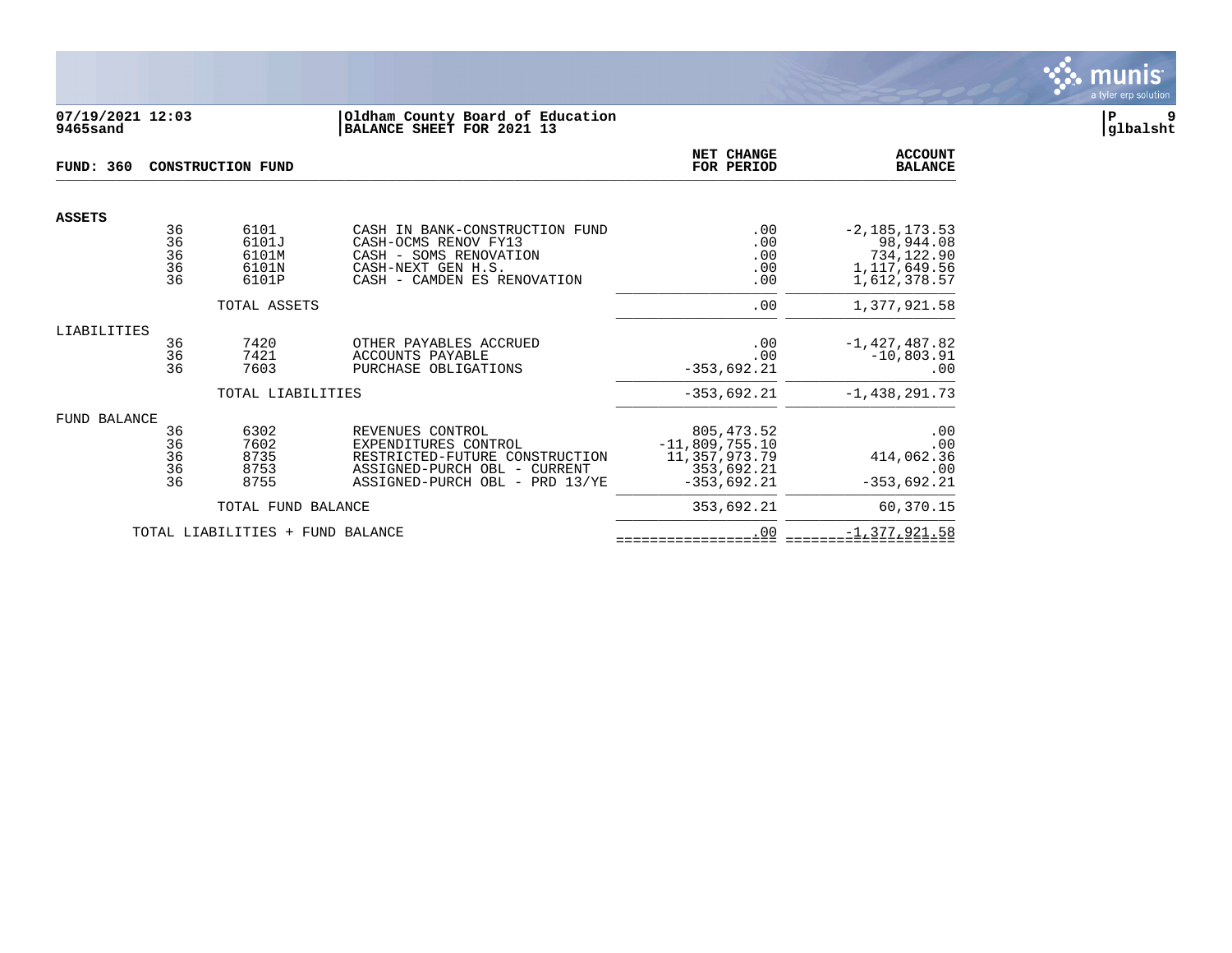

# **07/19/2021 12:03 |Oldham County Board of Education |P 10 9465sand |BALANCE SHEET FOR 2021 13 |glbalsht**

| FUND: 400                |    |                                  |                      | NET CHANGE       | <b>ACCOUNT</b>  |
|--------------------------|----|----------------------------------|----------------------|------------------|-----------------|
| <b>DEBT SERVICE FUND</b> |    |                                  |                      | FOR PERIOD       | <b>BALANCE</b>  |
| <b>FUND BALANCE</b>      | 40 | 6302                             | REVENUES CONTROL     | 14,697,420.72    | .00             |
|                          | 40 | 7602                             | EXPENDITURES CONTROL | $-14,697,420.72$ | .00             |
|                          |    | TOTAL FUND BALANCE               |                      | .00              | .00             |
|                          |    | TOTAL LIABILITIES + FUND BALANCE |                      | .00              | .0 <sub>c</sub> |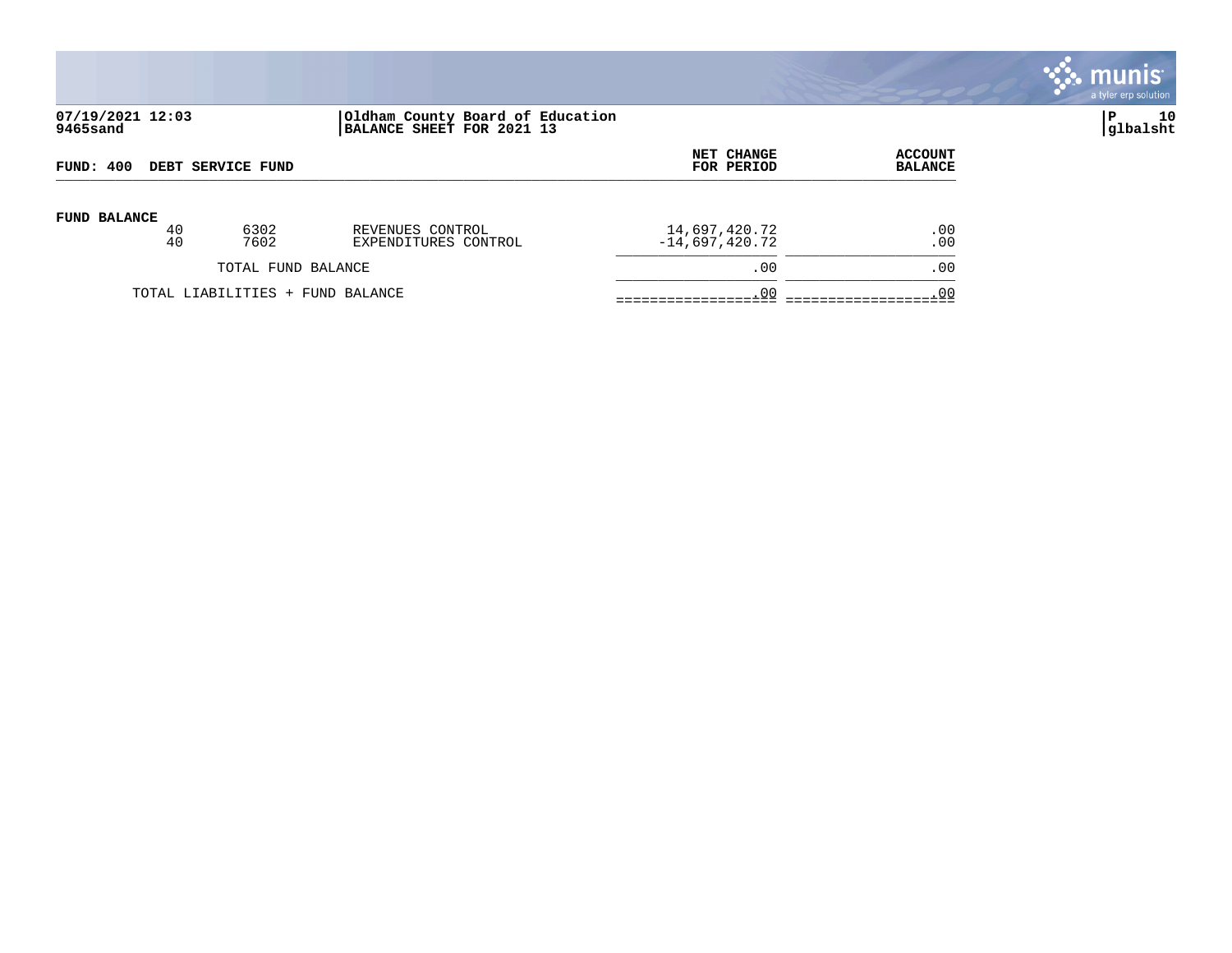

# **07/19/2021 12:03 |Oldham County Board of Education |P 11 9465sand |BALANCE SHEET FOR 2021 13 |glbalsht**

| FUND: 51      |                                        | FOOD SERVICE FUND                                       | NET CHANGE<br>FOR PERIOD                                                                                                                                                                       | <b>ACCOUNT</b><br><b>BALANCE</b>                                                                  |                                                                                               |
|---------------|----------------------------------------|---------------------------------------------------------|------------------------------------------------------------------------------------------------------------------------------------------------------------------------------------------------|---------------------------------------------------------------------------------------------------|-----------------------------------------------------------------------------------------------|
| <b>ASSETS</b> |                                        |                                                         |                                                                                                                                                                                                |                                                                                                   |                                                                                               |
|               | 51<br>51<br>51<br>51<br>51             | 6101<br>6130<br>6171<br>64000<br>6400P                  | CASH IN BANK-FOOD SERVICE<br>INTERFUND RECEIVABLES<br>INVENTORIES FOR CONSUMPTION<br>DEFRD OUTFLOWS OPEBen LIAB<br>DEFRD OUTFLOWS PENSION LIAB                                                 | .00<br>.00<br>.00<br>.00<br>.00                                                                   | 1,698,949.86<br>38.30<br>154,432.51<br>296,309.00<br>718,921.00                               |
|               |                                        | TOTAL ASSETS                                            |                                                                                                                                                                                                | .00                                                                                               | 2,868,650.67                                                                                  |
| LIABILITIES   |                                        |                                                         |                                                                                                                                                                                                |                                                                                                   |                                                                                               |
|               | 51<br>51<br>51<br>51                   | 75410<br>7541P<br>77000<br>7700P                        | UNFUNDED OPEBen LIABILITY<br>UNFUNDED PENSION LIABILITY<br>DEFERRED INFLOW OPEB LIAB<br>DEFERRED INFLOW PENSION LIAB                                                                           | .00<br>.00<br>.00<br>.00                                                                          | $-783, 438.00$<br>$-3, 276, 764.00$<br>$-292,967.00$<br>$-153,758.00$                         |
|               |                                        | TOTAL LIABILITIES                                       |                                                                                                                                                                                                | .00                                                                                               | $-4,506,927.00$                                                                               |
| FUND BALANCE  |                                        |                                                         |                                                                                                                                                                                                |                                                                                                   |                                                                                               |
|               | 51<br>51<br>51<br>51<br>51<br>51<br>51 | 6302<br>7602<br>8712<br>87370<br>8737P<br>8739I<br>8770 | REVENUES CONTROL<br>EXPENDITURES CONTROL<br>UNRESTRICTED NET ASSETS<br>RESTRICTED OPEBen LIAB ENTPRIS<br>RESTRICTED OTHER PENSION<br>RSTRCTD NET POSITION INVENTORY<br>UNASSIGNED FUND BALANCE | 4,981,657.98<br>$-3, 556, 164.93$<br>$-1, 425, 493.05$<br>.00<br>.00<br>36,869.74<br>$-36.869.74$ | .00<br>.00<br>$-1,662,118.42$<br>780,096.00<br>2,711,601.00<br>$-154, 432.51$<br>$-36,869.74$ |
|               |                                        | TOTAL FUND BALANCE                                      |                                                                                                                                                                                                | .00                                                                                               | 1,638,276.33                                                                                  |
|               |                                        | TOTAL LIABILITIES + FUND BALANCE                        |                                                                                                                                                                                                | .00                                                                                               | $-2,868,650.67$                                                                               |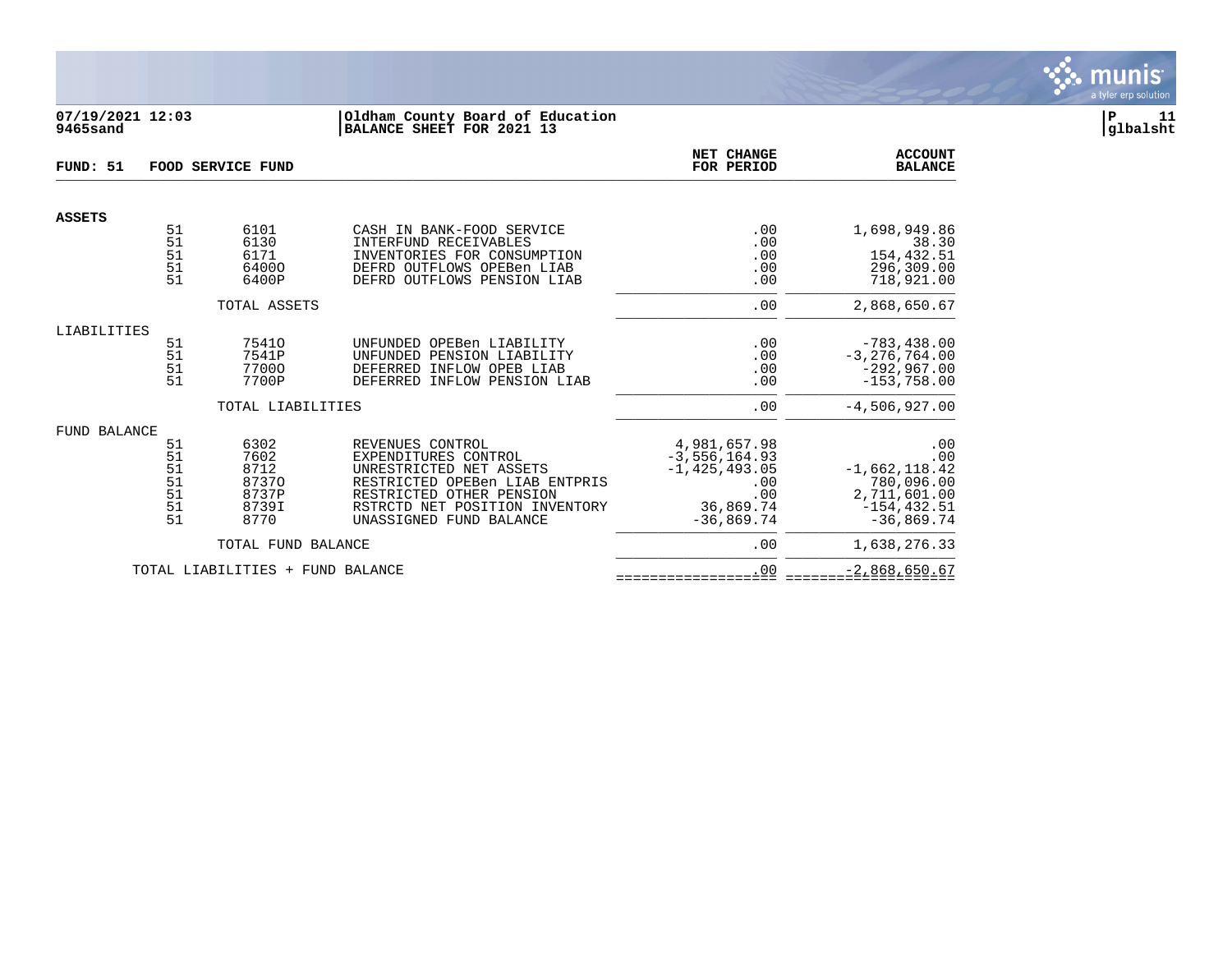

# **07/19/2021 12:03 |Oldham County Board of Education |P 12 9465sand |BALANCE SHEET FOR 2021 13 |glbalsht**

| FUND: 52      |                                        | DAYCARE PROGRAM                                                       |                                                                                                                                                                                                     | NET CHANGE<br>FOR PERIOD                                                                            | <b>ACCOUNT</b><br><b>BALANCE</b>                                                                               |
|---------------|----------------------------------------|-----------------------------------------------------------------------|-----------------------------------------------------------------------------------------------------------------------------------------------------------------------------------------------------|-----------------------------------------------------------------------------------------------------|----------------------------------------------------------------------------------------------------------------|
| <b>ASSETS</b> |                                        |                                                                       |                                                                                                                                                                                                     |                                                                                                     |                                                                                                                |
|               | 52<br>52<br>52<br>52                   | 6101<br>6130<br>64000<br>6400P                                        | CASH IN BANK-DAYCARE<br>INTERFUND RECEIVABLES<br>DEFRD OUTFLOWS OPEBen LIAB<br>DEFRD OUTFLOWS PENSION LIAB                                                                                          | .00<br>.00<br>.00<br>.00                                                                            | 1,922,218.30<br>1,139.81<br>318,235.00<br>772,117.00                                                           |
|               |                                        | TOTAL ASSETS                                                          |                                                                                                                                                                                                     | .00                                                                                                 | 3,013,710.11                                                                                                   |
| LIABILITIES   | 52<br>52<br>52<br>52<br>52<br>52       | 7421<br>75410<br>7541P<br>7603<br>77000<br>7700P<br>TOTAL LIABILITIES | ACCOUNTS PAYABLE<br>UNFUNDED OPEBen LIABILITY<br>UNFUNDED PENSION LIABILITY<br>PURCHASE OBLIGATIONS<br>DEFERRED INFLOW OPEB LIAB<br>DEFERRED INFLOW PENSION LIAB                                    | .00<br>.00<br>.00<br>$-16, 179.42$<br>.00<br>.00<br>$-16, 179.42$                                   | $-4,621.78$<br>$-841, 409.00$<br>$-3,519,227.00$<br>.00<br>$-314, 645.00$<br>$-165, 136.00$<br>$-4,845,038.78$ |
| FUND BALANCE  | 52<br>52<br>52<br>52<br>52<br>52<br>52 | 6302<br>7602<br>8712<br>87370<br>8737P<br>8753<br>8755                | REVENUES CONTROL<br>EXPENDITURES CONTROL<br>UNRESTRICTED NET ASSETS<br>RESTRICTED OPEBen LIAB ENTPRIS<br>RESTRICTED OTHER PENSION<br>ASSIGNED-PURCH OBL - CURRENT<br>ASSIGNED-PURCH OBL - PRD 13/YE | 3, 172, 013. 24<br>$-1, 253, 276.91$<br>$-1,902,556.91$<br>.00<br>.00<br>16,179.42<br>$-16, 179.42$ | .00<br>.00<br>$-1,902,556.91$<br>837,819.00<br>2,912,246.00<br>.00<br>$-16, 179.42$                            |
|               |                                        | TOTAL FUND BALANCE                                                    |                                                                                                                                                                                                     | 16, 179. 42                                                                                         | 1,831,328.67                                                                                                   |
|               |                                        | TOTAL LIABILITIES + FUND BALANCE                                      |                                                                                                                                                                                                     | .00                                                                                                 | $-3,013,710.11$                                                                                                |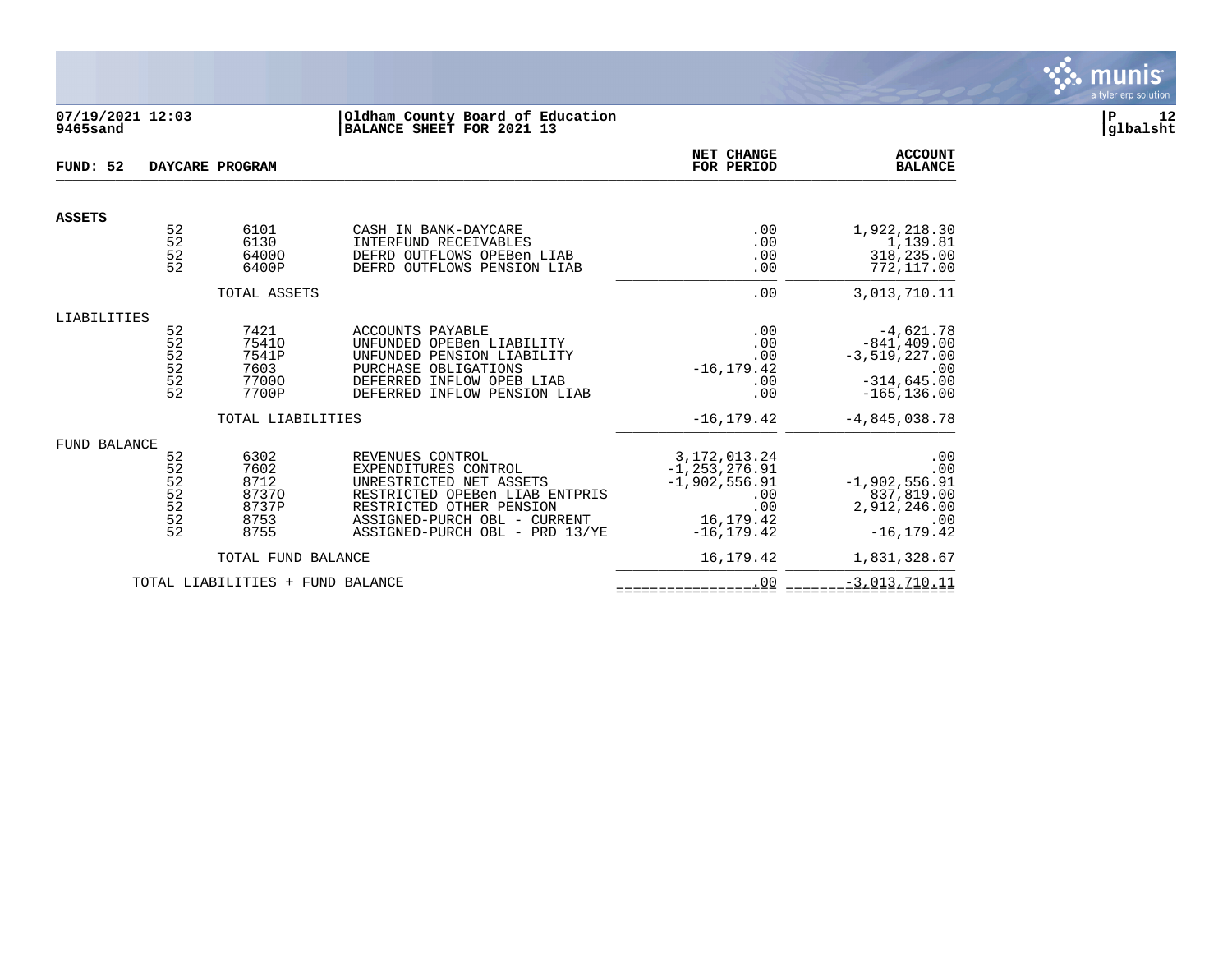

#### **07/19/2021 12:03 |Oldham County Board of Education |P 13 9465sand |BALANCE SHEET FOR 2021 13 |glbalsht**

|                                  |                | FUND: 7000 FIDUCIARY - PENS/INVST/PRIVATE | NET CHANGE<br>FOR PERIOD                                       | <b>ACCOUNT</b><br><b>BALANCE</b>       |                           |
|----------------------------------|----------------|-------------------------------------------|----------------------------------------------------------------|----------------------------------------|---------------------------|
| <b>ASSETS</b>                    | 70<br>70       | 6101<br>6111                              | CASH-OPERATING ACCOUNT CUNDIFF<br>INVESTMENTS DULA             | .00<br>.00                             | 4,931.05<br>.70           |
|                                  |                | TOTAL ASSETS                              | .00                                                            | 4,931.75                               |                           |
| FUND BALANCE                     | 70<br>70<br>70 | 6302<br>7602<br>8737                      | REVENUES CONTROL<br>EXPENDITURES CONTROL<br>RESTRICTED - OTHER | 6,553.74<br>$-1,621.99$<br>$-4.931.75$ | .00<br>.00<br>$-4.931.75$ |
| TOTAL FUND BALANCE               |                |                                           |                                                                | .00                                    | $-4.931.75$               |
| TOTAL LIABILITIES + FUND BALANCE |                |                                           |                                                                | .00                                    | $-4,931.75$               |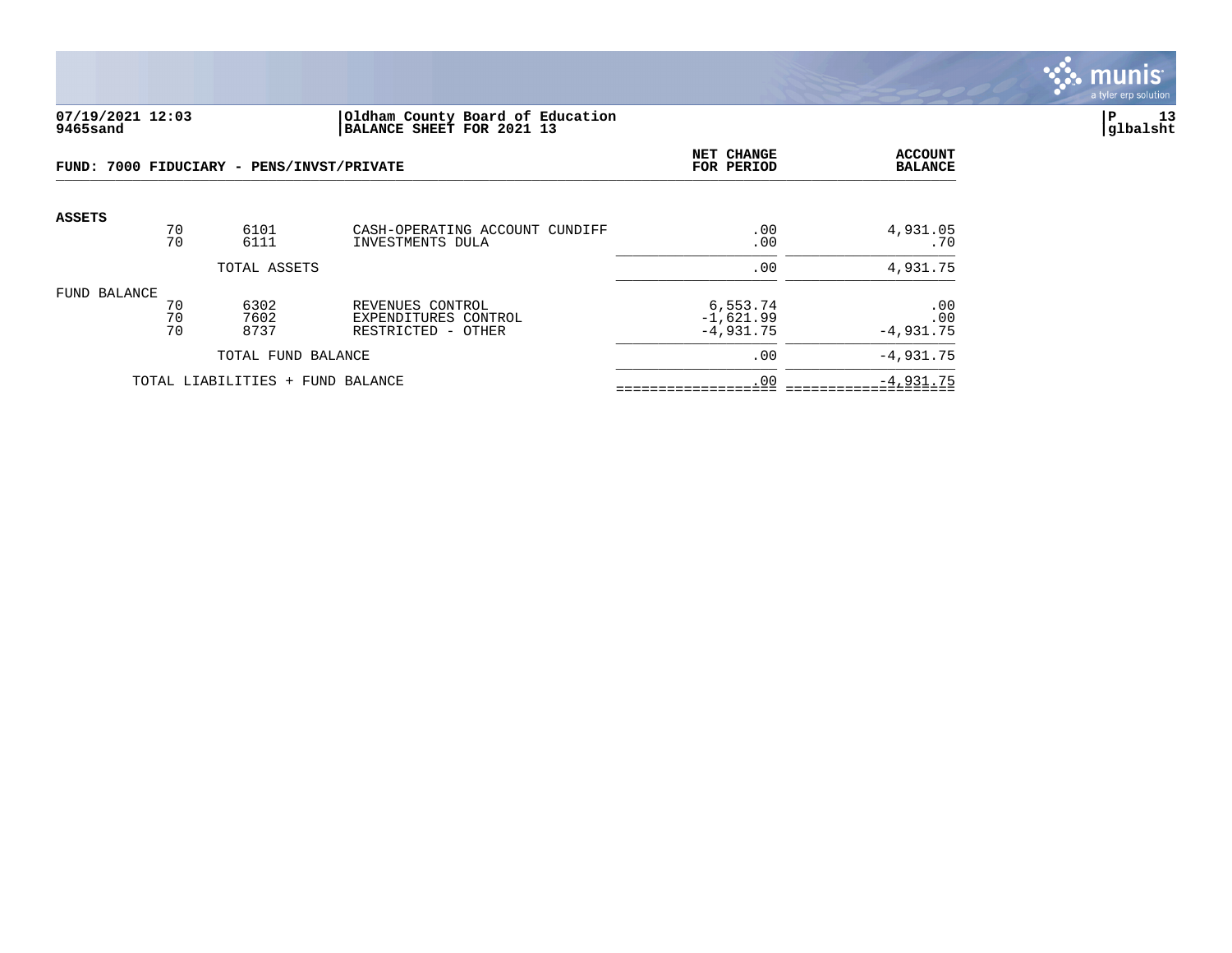

#### **07/19/2021 12:03 |Oldham County Board of Education |P 14 9465sand |BALANCE SHEET FOR 2021 13 |glbalsht**

| FUND: 8                          |                                                                            | GOVERNMENTAL CAPITAL ASSETS                                                                          | NET CHANGE<br>FOR PERIOD                                                                                                                                                                                                                                                                                                       | <b>ACCOUNT</b><br><b>BALANCE</b>                                                        |                                                                                                                                                                                                                                                |
|----------------------------------|----------------------------------------------------------------------------|------------------------------------------------------------------------------------------------------|--------------------------------------------------------------------------------------------------------------------------------------------------------------------------------------------------------------------------------------------------------------------------------------------------------------------------------|-----------------------------------------------------------------------------------------|------------------------------------------------------------------------------------------------------------------------------------------------------------------------------------------------------------------------------------------------|
| <b>ASSETS</b>                    |                                                                            |                                                                                                      |                                                                                                                                                                                                                                                                                                                                |                                                                                         |                                                                                                                                                                                                                                                |
|                                  | 80<br>80<br>80<br>80<br>80<br>80<br>80<br>80<br>80<br>80<br>80<br>80<br>80 | 6201<br>6211<br>6212<br>6221<br>6222<br>6231<br>6232<br>6241<br>6242<br>6251<br>6252<br>6261<br>6271 | LAND<br>LAND IMPROVEMENTS<br>ACCUM DEPREC-LAND IMPROVMNTS<br>BUILDINGS & BLDG IMPROVEMENTS<br>ACCUM DEPREC-BUILDINGS<br>TECHNOLOGY EOUIPMENT<br>ACCUM DEPREC-TECH EOUIPMENT<br>VEHICLES<br>ACCUM DEPREC-VEHICLES<br>MACHINERY AND EQUIPMENT<br>ACCUM DEPR-MACHINERY & EOUIP<br>CONSTRUCTION WORK IN PROGRESS<br>INFRASTRUCTURE | .00<br>.00<br>.00<br>.00<br>.00<br>.00<br>.00<br>.00<br>.00<br>.00<br>.00<br>.00<br>.00 | 12,704,302.00<br>5,266,702.04<br>$-2, 227, 322.72$<br>283, 240, 101.79<br>$-101,871,845.08$<br>8,029,024.27<br>$-6, 223, 889.35$<br>18, 454, 130.53<br>$-13,812,564.67$<br>4, 138, 308. 22<br>$-2,582,957.13$<br>19,653,142.46<br>2,694,930.74 |
|                                  | 80                                                                         | 6272                                                                                                 | ACCUM DEPREC-INFRASTRUCTURE                                                                                                                                                                                                                                                                                                    | .00                                                                                     | $-1,670,086.34$                                                                                                                                                                                                                                |
|                                  |                                                                            | TOTAL ASSETS                                                                                         | .00                                                                                                                                                                                                                                                                                                                            | 225, 791, 976. 76                                                                       |                                                                                                                                                                                                                                                |
| FUND BALANCE                     | 80<br>80                                                                   | 7602<br>8710                                                                                         | EXPENDITURES CONTROL<br>INVESTMENT IN GOVERNMTL ASSETS                                                                                                                                                                                                                                                                         | $-9, 285, 039.05$<br>9,285,039.05                                                       | .00<br>$-225,791,976.76$                                                                                                                                                                                                                       |
| TOTAL FUND BALANCE               |                                                                            |                                                                                                      |                                                                                                                                                                                                                                                                                                                                | .00                                                                                     | $-225,791,976.76$                                                                                                                                                                                                                              |
| TOTAL LIABILITIES + FUND BALANCE |                                                                            |                                                                                                      |                                                                                                                                                                                                                                                                                                                                | .00                                                                                     | $-225,791,976.76$                                                                                                                                                                                                                              |